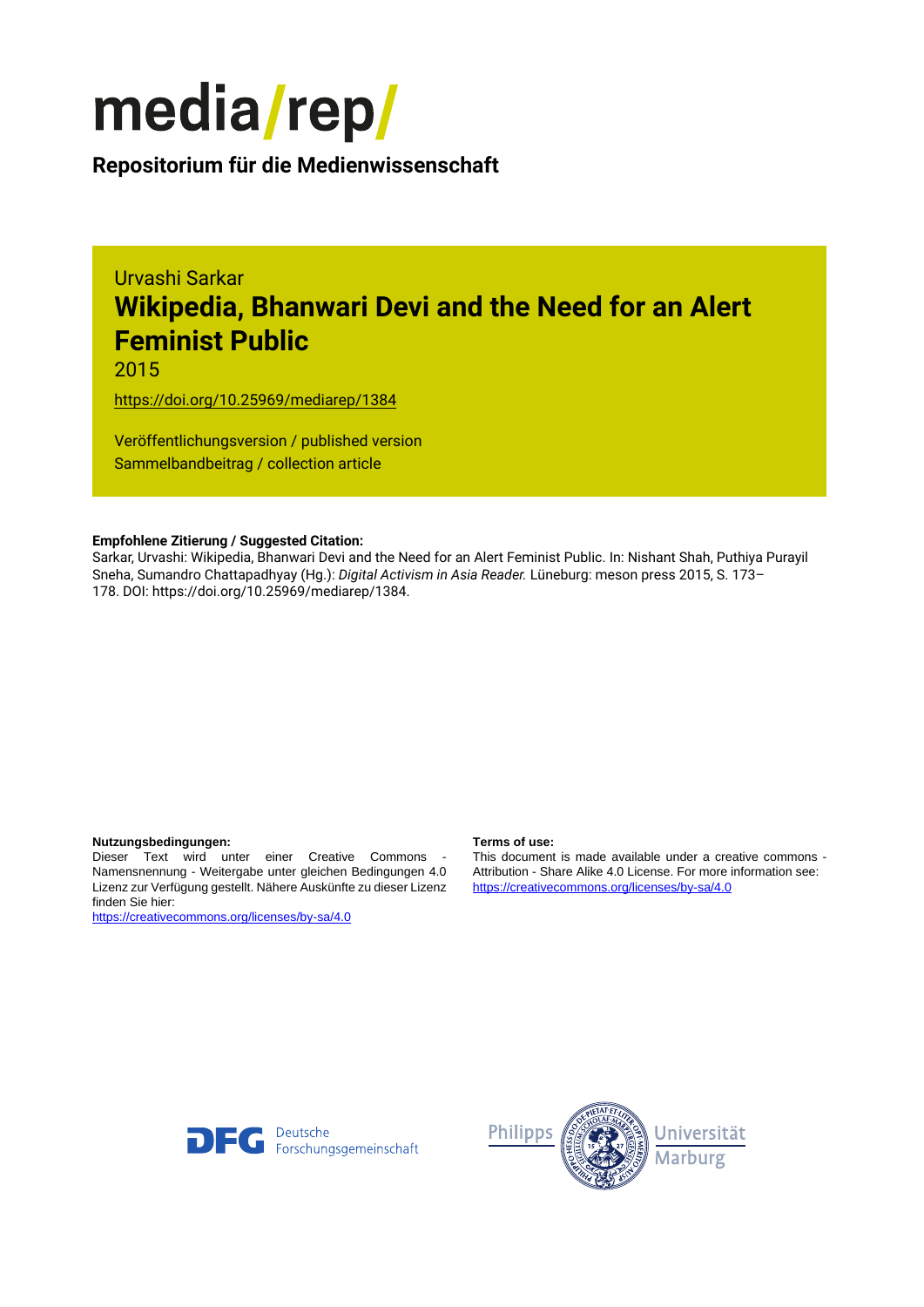# **Wikipedia, Bhanwari Devi and the Need for an Alert Feminist Public**

**Urvashi Sarkar**

Until June 20th 2014, if you visited the Wikipedia entry on Bhanwari Devi—a women's rights Dalit activist who was raped for taking on child marriage in an upper caste community in her Rajasthan village—you would have been in foranasty surprise.

The following lines from the biography section of the article would have stood out starkly:

Bhanwari, the young, illiterate potter woman…strutting about the village giving gratuitous, unctuous advice to her social superiors made attempts to persuade the family against carrying out their wedding plans. Standing unveiled in the street outside the house of the brides-to-be she loudly berated the elderly patriarch… flaunted her government appointment… and threatening them that she would stop at nothing to ensure their public disgrace by stopping the planned marriage.

The citation for this paragraph was provided as 'Bhateri Rape Case: Backlash and Protest' by Kanchan Mathur published in the Economic and Political Weekly (EPW).

Not a single sentence from that paragraph features in the EPW article; but a preceding paragraph in the Wikipedia entry, which describes Bhanwari Devi's work as a *sathin* or grassroots worker with the Women's Development Project of the Rajasthan Government, is correctly attributed to the EPW piece.

Another paragraph titled 'The alleged gang rape' stated that after the Deputy Superintendent of Police (DSP) who examined Bhanwari for signs of injury "found only two extremely minor bruises" and doubted her story—Bhanwari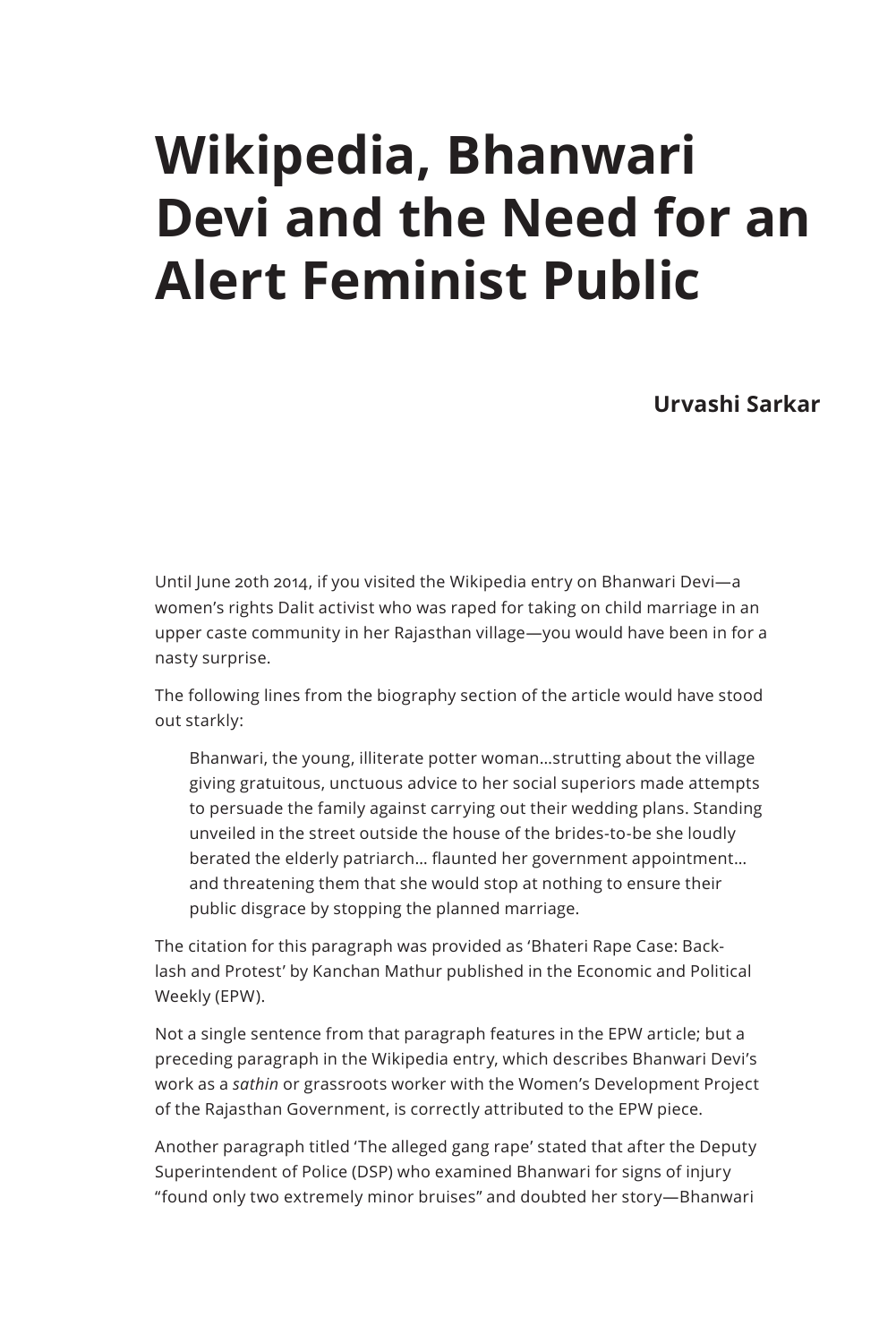is alleged to have claimed that she was a minor, "and therefore any intercourse with her, even if she had been a willing participant... was a criminal offense." It further notes that the DSP sent her to the Primary Health Centre (PHC) for a test "confirming the age of the victim". The citation for this is provided as a chapter titled 'The Politics of Patriarchy and Sathin Bhanwari's Rape' by Taisha Abraham from the book *Women and the Politics of Violence*.

While the chapter in question notes that the DSP, with whom Bhanwari tried to lodge an FIR, doubted her story - there is no reference to Bhanwari's claims of being a minor. Instead, it questions how a medical examination confirming the age of the victim — standard procedure for determining child marriage could be relevant for a woman over 40 years old.

The entry also has parts highlighting Bhanwari's trials and triumphs–such as her being forced to deposit her skirt at the police station as evidence; mentioning her national and international recognition and awards, as well as the Vishaka guidelines relating to sexual harassment at the workplace, which were a direct outcome of her struggles.

*Thus, the Wikipedia piece revealed a distinct pattern – of factually accurate information from sources such as The Indian Express, Tehelka, People's Union of Civil Liberties, The Hindu and Rediff, interspersed with large chunks of anonymous points of view, often wrongly attributed to these sources.*

The 'Summary of evidence' section, which lacks citation, is described as confirming the claim of Bhateri villagers that Bhanwari was a "village slut", "a professional prostitute who felt cheated by life and exploited by men", it being "easiest for her to claim that she was raped."

The entry included the claim that Bhanwari refused compensation offered by her rapists because she was "enjoying unprecedented fame and publicity from the media and money from various organizations…" Some of the court observations are mentioned, which state that Bhanwari's husband couldn't have passively watched his wife being gang-raped and that since the accused included an uncle-nephew pair, it was implausible that a middle-aged man from an Indian village would participate in a gang rape in the presence of his own nephew. These court observations, sourced from Shivam Vij's 'A Mighty Heart', published by Tehelka, are twisted out of context and distort the intent of the attributed article which is to highlight Bhanwari's struggles and tenacity. This information is instead used to justify how her upper caste Gurjar rapists won the court case "because of the sheer strength of Truth."

Interestingly, the article steered clear of the most crucial and infamous part of the verdict: "Since the offenders were upper-caste men and included a brahmin, the rape could not have taken place because Bhanwari was from alower caste." But the interpolating author's leanings are evident in the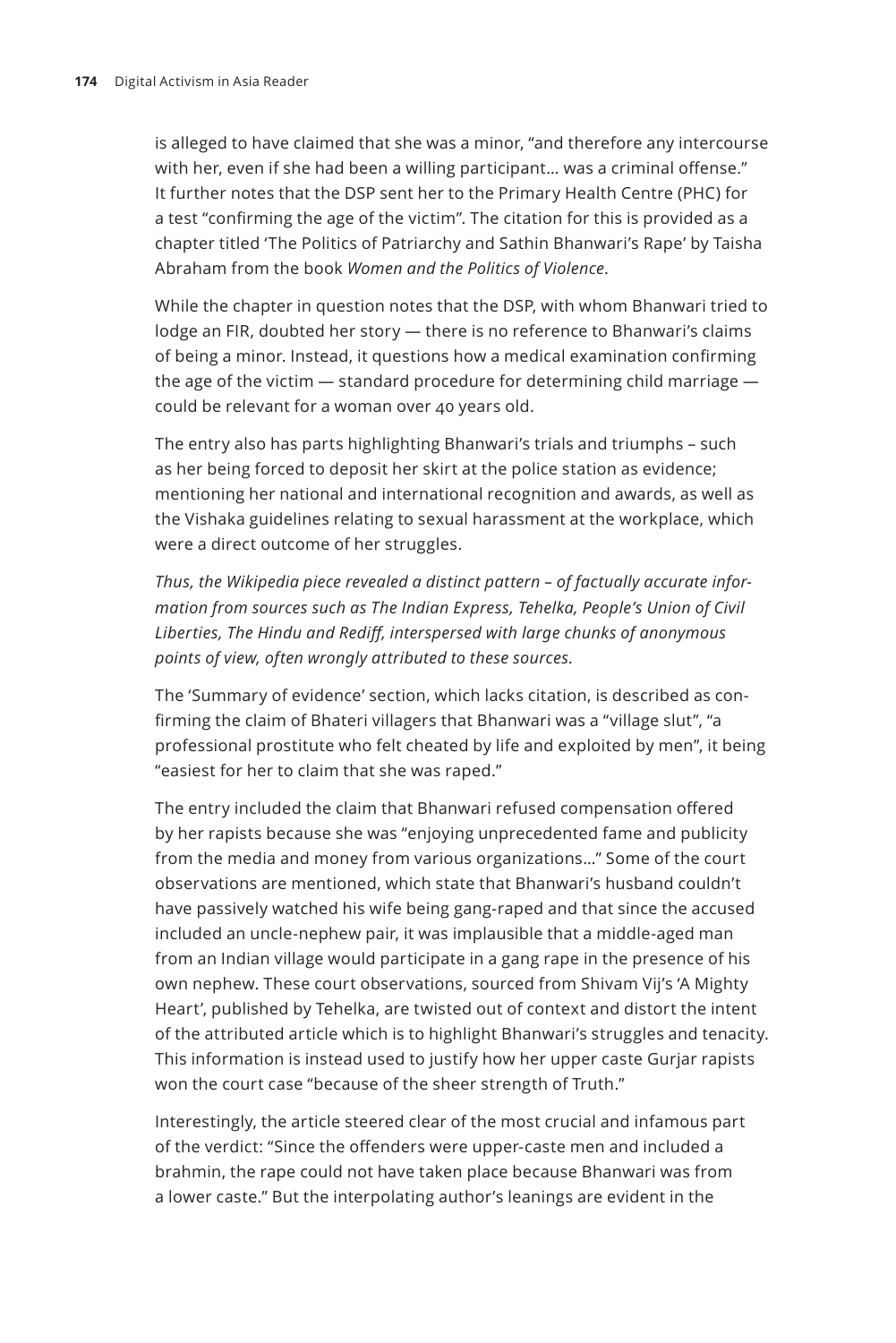sympathetic language used for the accused Gurjar men who are described as being poor; illiterate and knowing nothing about court procedures or media management. "Unlike Bhanwari, they received no help from any social organization, activist, agenda-pusher or busybody." No citation is provided for this information.

It was claimed that a speedy verdict was given despite media scrutiny and pressure from women's groups, and that several judges felt coerced, "and unable to deliver the obvious, adverse judgment."

*It appears that a standard piece with two citations originally, has been added to by several editors over the course of time.1 While some have made responsible additions, others have distorted the basic structure of the entry in misogynist and casteist ways.* 

# **Violation of Wikipedia's Content Policy**

The problems with the Wikipedia article as I read it before June 20th are several—wrongly citing information is only one of them. Even more troubling is that such insertions are deliberately aimed at discrediting Bhanwari Devi herself. Further, the article in the form in which I read it violated Wikipedia's 'biographies of living people' policy according to which contentious material which is unsourced or poorly sourced must be immediately removed, especially if potentially libellous. Further such articles must adhere to a neutral point of view, verifiability, and contain no original research—comprising the website's core content policy. Wikipedia clarifies on its website that it is not a tabloid, but an encyclopaedia, and its job is not to be sensationalist or titillating. The article violated all these norms; in being poorly sourced, defamatory, lacking neutrality or verifiability, containing new unattributed information; and being both sensationalist and titillating.

# **Editing Wikipedia – The Perils of Democracy on the Internet**

The fact that anyone can edit Wikipedia entries is its biggest plus and also a drawback. For instance, changes made by one editor can be repeatedly reversed by others. How easy is it to edit Wikipedia? Says Bishakha Datta, who is on the Wikimedia Foundation Board of Trustees:

Wikipedia can be relatively hard to understand because it is a certain model of open knowledge. Most users are not knowledge producers, rather they are knowledge seekers. But they can be both and there can be barriers that people experience such as the technical barrier. There are editing options such as 'edit source' and 'editbeta' and the latter is easier.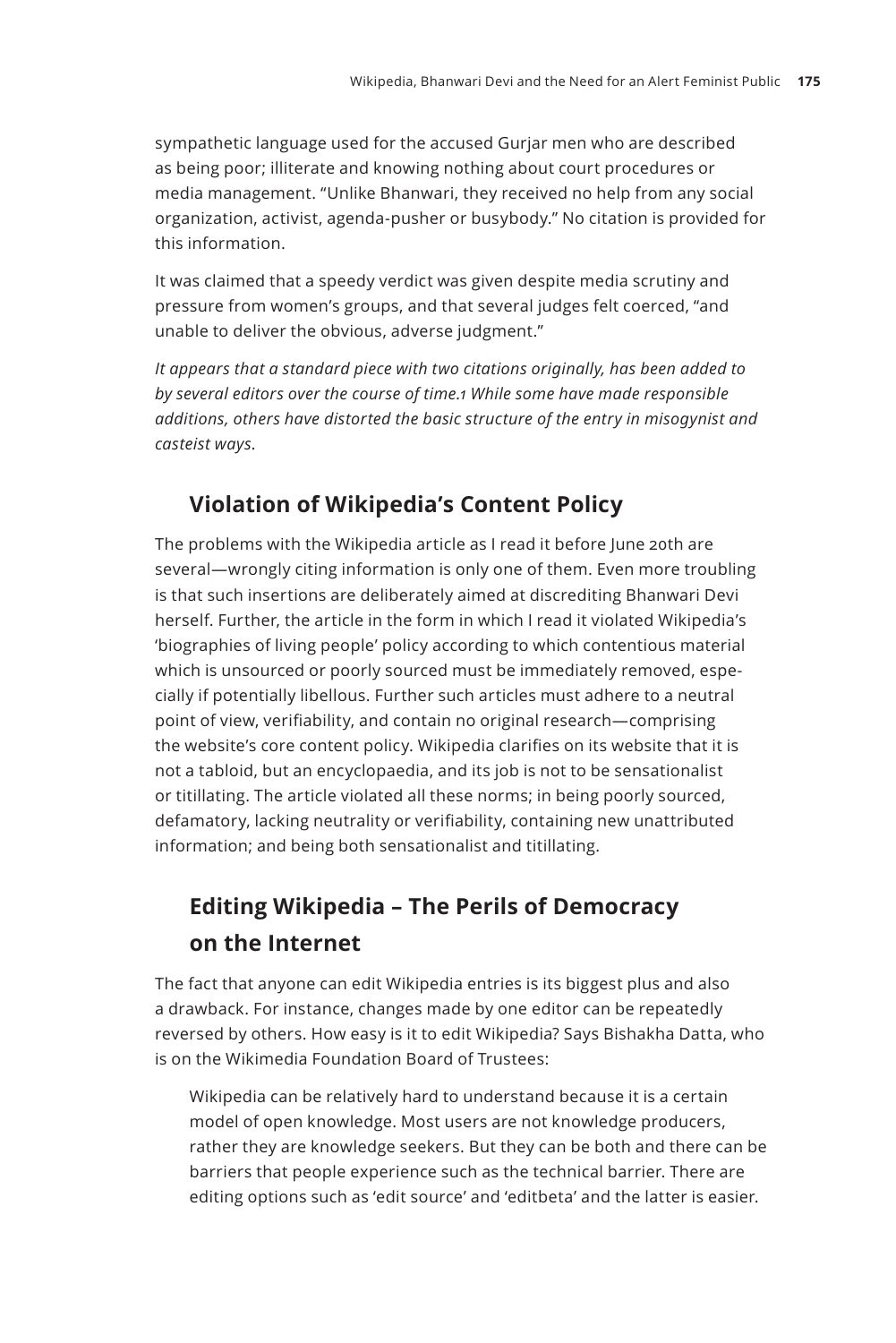But how does one know beforehand? Another barrier relates to policy and rules, wherein you are unsure of the rules and policies that govern editing and writing for Wikipedia. The time barrier is also a deterrent – properly editing a Wikipedia is time consuming and requires high motivation.

Editing or writing a Wikipedia entry is akin to writing a research paper, complete with citations and references, requiring a lot of work. In cases such as the Bhanwari Devi page, one can flag concerns by visiting the 'Talk' tab on page. There are also ways of protecting articles, so that they cannot be edited by one and all.

# **Need for an Alert Feminist Public**

"Wikipedia is the world's fifth largest website and managed entirely by unpaid volunteers. There are 80,000 active editors who try to improve Wikipedia's content which is always a work in progress," says Bishakha. This is not an easy task given that most people have jobs, and work on Wikipedia on an unpaid volunteer basis. Frequent Wikipedia workshops [2] could be held for familiarisation with editing.<sup>2</sup> More importantly, there is need for an 'alert feminist public', both online and offline, which can remain vigilant and combat misogynist tendencies in all kinds of spaces – whether cultural, lingual, political, economic, or academic. Finally, we must not forget that Bhanwari Devi who was raped in the line of duty in 1992—and to whose struggle and courage we owe the Sexual Harassment of Women at Workplace (Prevention, Prohibition and Redressal) Act, 2013—has still not received justice 22 years after she was raped. After a sessions court verdict found the accused not guilty in 1995, the Rajasthan state government filed an appeal against the verdict in the Rajasthan High Court where it continues to languish.

*The Wikipedia page on Bhanwari Devi is currently undergoing extensive edits by concerned editors.*

# **Endnotes**

- 1 2010. "Bhanwari Devi." Wikipedia. April 07. Accessed June 15, 2015. https://en.wikipedia. org/w/index.php?title=Bhanwari\_Devi&oldid=354489880.
- 2 2014. "Wikipedia:Workshop." Wikipedia. November 19. Accessed June 15, 2015. https:// en.wikipedia.org/wiki/Wikipedia:Workshop.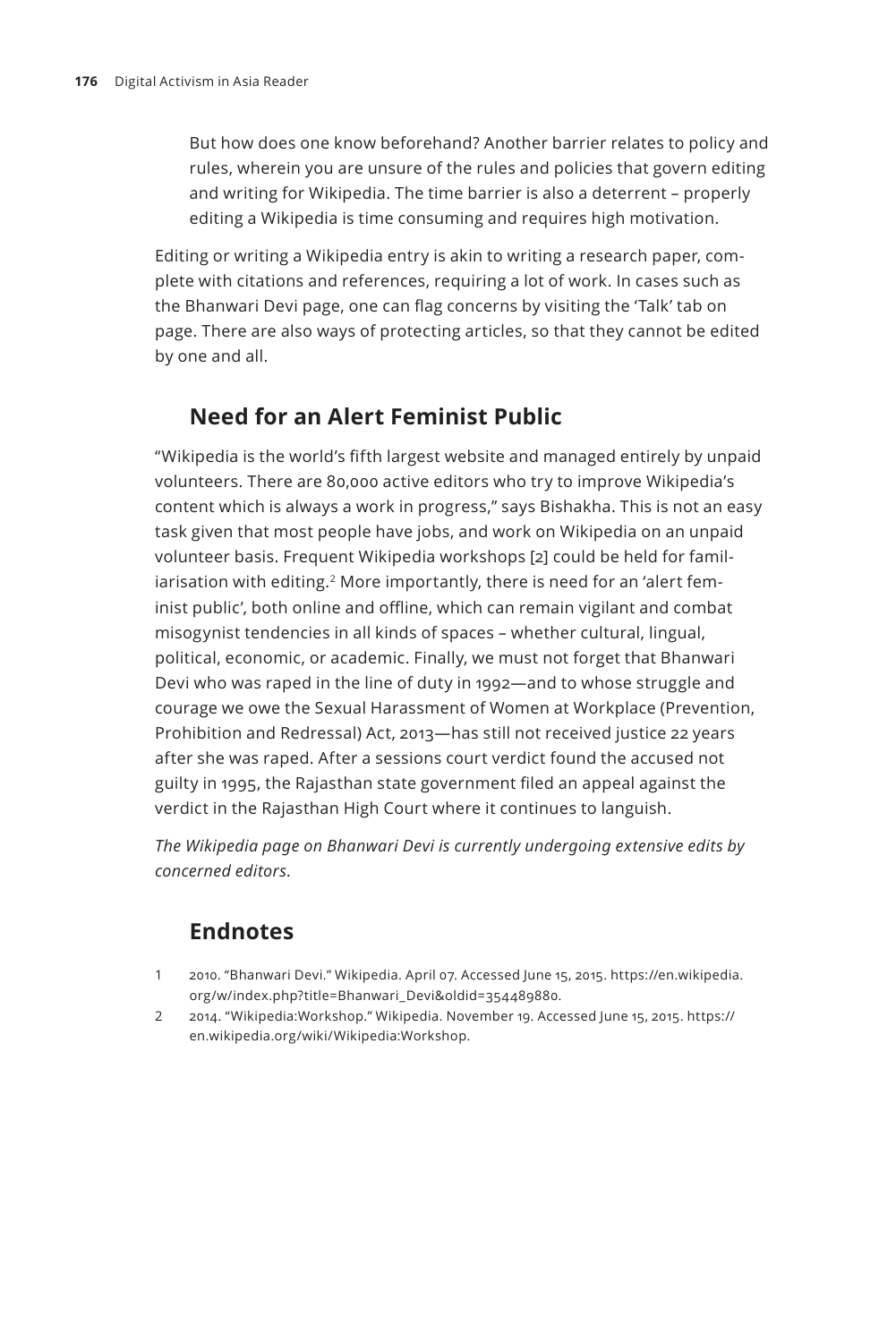### **Annotation**

Shobha S.V.

Today, Wikipedia is the largest open source encyclopaedia in the world. Before the advent of Wikipedia, knowledge creation, was always restricted to few people. Wikipedia brought with it the era of decentralisation and democratisation of knowledge creation. The intrinsic appeal of Wikipedia is that absolutely anyone can edit it. But is it that easy?

While it is true in principle, access to Wikipedia is also restricted by various factors. Who can edit Wikipedia is not a simple question. It is also a reflection of existing power dynamics within our society. Knowledge creation and dissemination do not exist in isolation. The varied levels of schism that exist in a society are reflected in the so-called democratised space of knowledge as well. Just as an electoral democracy sees fewer members of marginalised groups in power, the Wikipedian community reflects similar dynamics. Factors including lack of access to infrastructure in the form of computers, lack of proficiency in a language, lack of access to economic resources, and gender bias, among many others, end up having a profound impact on the way knowledge gets produced and used in the world. In India, a combination of factors of caste, class, and religion, among others, also ends up playing an important role in restricting people's access. Lack of access by certain communities

results in homogeneity in terms of the contributors.

For instance, it isawell-documented fact that Wikipedia has been facing a shortage of women editors on a global scale. One of the consequences of the shortage of women editors on Wikipedia is that articles about women tend to be short or absent completely. There are multiple reasons why there aren't many women editing Wikipedia. Studies have shown that the so-called collaborative space within Wikipedia often turns out to be a space that is conflict-driven, and women have experienced bullying from fellow male contributors driving them away from the space. Few numbers of women attract even fewer women to the space, and the vicious cycle continues. The editing of the Wikipedia article on Bhanwari Devi is a classic example of how a dominant caste narrative tries to censor subaltern narratives. Add sexism to the dynamic and we get a deadly mix!

There are many efforts underway in different parts of the world to address the gender imbalance. For instance, Wikipedia edit-a-thons are being conducted by many groups all over the world. FemTechNet is a group of feminist academics, scholars and students that tries different ways of using Wikipedia to address the gender gap within Wikipedia and also in technology. Their edit-a-thons - where they come together and edit articles on Wikipedia - and other pedagogical methods that involve students using Wikipedia are some of the innovative ways by which they try